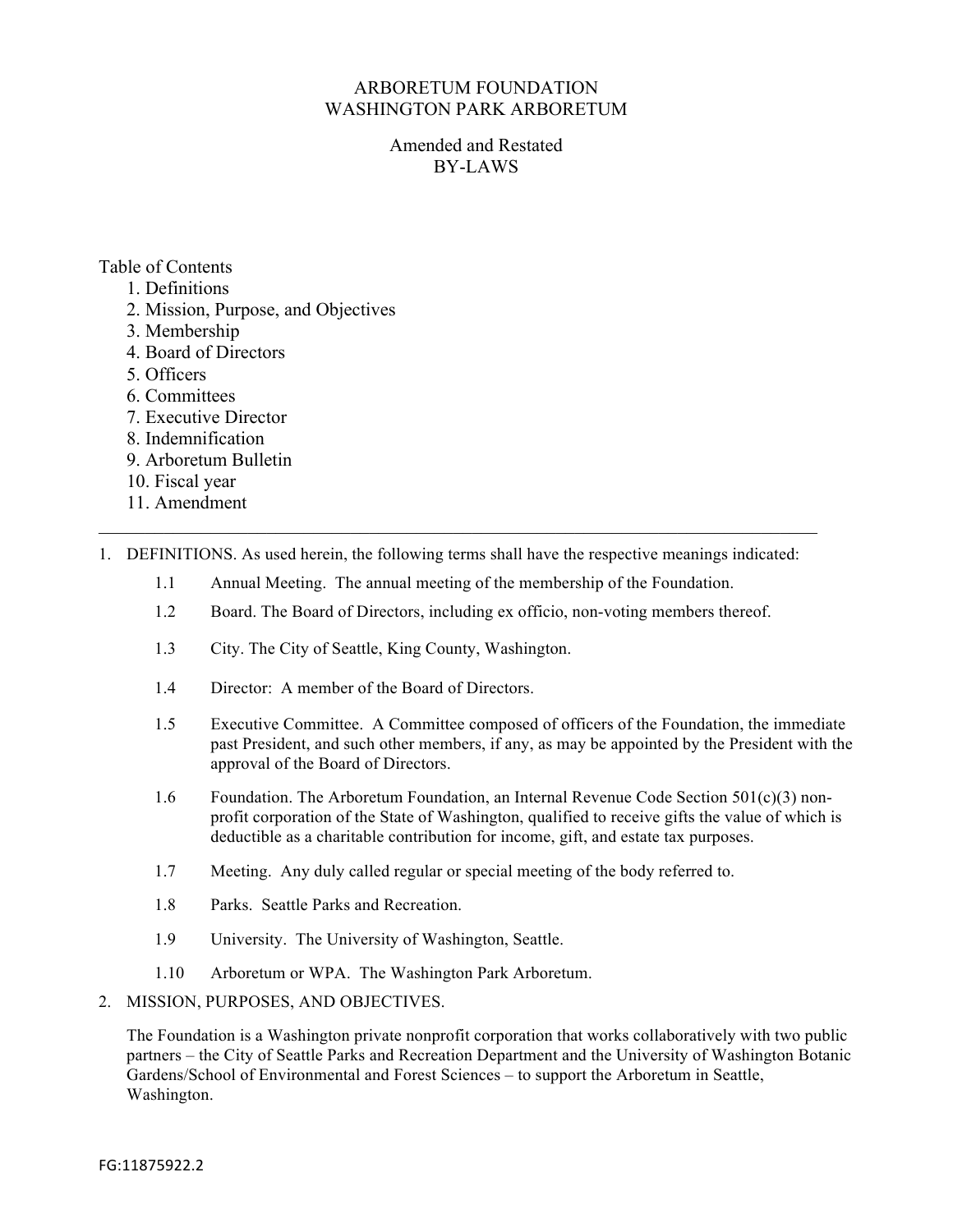The Foundation's mission promotes, protects, and enhances the Washington Park Arboretum for current and future generations by strengthening and building a diverse and engaged community of donors, volunteers, and advocates.

### 3. MEMBERSHIP.

3.1. Qualifications.

3.1.1 Any person or entity may become a member of the Foundation upon submitting to the Foundation a completed membership application and the payment of a donation in the amount approved by the Board of Directors. The Foundation, in a manner determined by the Board, may provide a member with different benefits based on the amount of donation paid by a member, provided however that there shall be only one class of membership and the only right shared by all the members shall be the right to vote for Directors and such other matters that may be submitted by the Board to a vote of the members.

3.1.2 The Board shall, from time to time, determine the amount of donations for membership. Payment of such sum to the Foundation shall be a precondition of membership. Ex officio members, as defined in section 3.2, shall not pay for membership.

- 3.2 Ex Officio Members. The Governor of the State of Washington, the Mayor of the City, the Executive of King County, Washington, the President of the University, the Superintendent of Parks, and the Director of the University of Washington Botanic Gardens shall, by virtue of their respective offices, be non-voting members of the Foundation while holding such office, all without payment of donations.
- 3.3. Term of Membership. Except for ex officio memberships, the term of each classification shall be for the twelve calendar months following the acceptance by the Foundation of the membership application and donations, which term may be renewed yearly upon timely payment of donations. All life memberships outstanding as of June 21, 1995, shall remain in effect without further payment of any donations; however no further life memberships shall be recognized after June 21, 1995.
- 3.4. Rights of Members, Voting. Each member, other than ex officio members, shall be entitled to one vote in person or by proxy for the election of Directors and on each matter submitted by the Board to a vote of the members.
- 3.5 Membership Meetings.

3.5.1. Annual Meeting. The annual meeting of the membership shall be held on the third Wednesday of June of each year, or such other day as the President shall designate, for the election of Directors, and to conduct such other business as shall come before the meeting.

3.5.2. Special Meetings. A special meeting of the membership may be called at any time by the Executive Committee.

3.5.3. Notice. Notice of each annual and special meeting shall be in printed or electronic form and shall state the place, day, and hour of the meeting. Notice shall be delivered either electronically or mailed to each member, at the member's last known mailing address or email address, not less than ten or more than sixty days prior to the time thereof.

3.5.4. Quorum. Members holding one percent of the votes entitled to be cast, represented in person or by proxy, shall constitute a quorum. Adjournment of a meeting at which a quorum is present shall not require notice of the time and place of the reconvened meeting. If a meeting cannot be organized because a quorum of members entitled to vote is not present,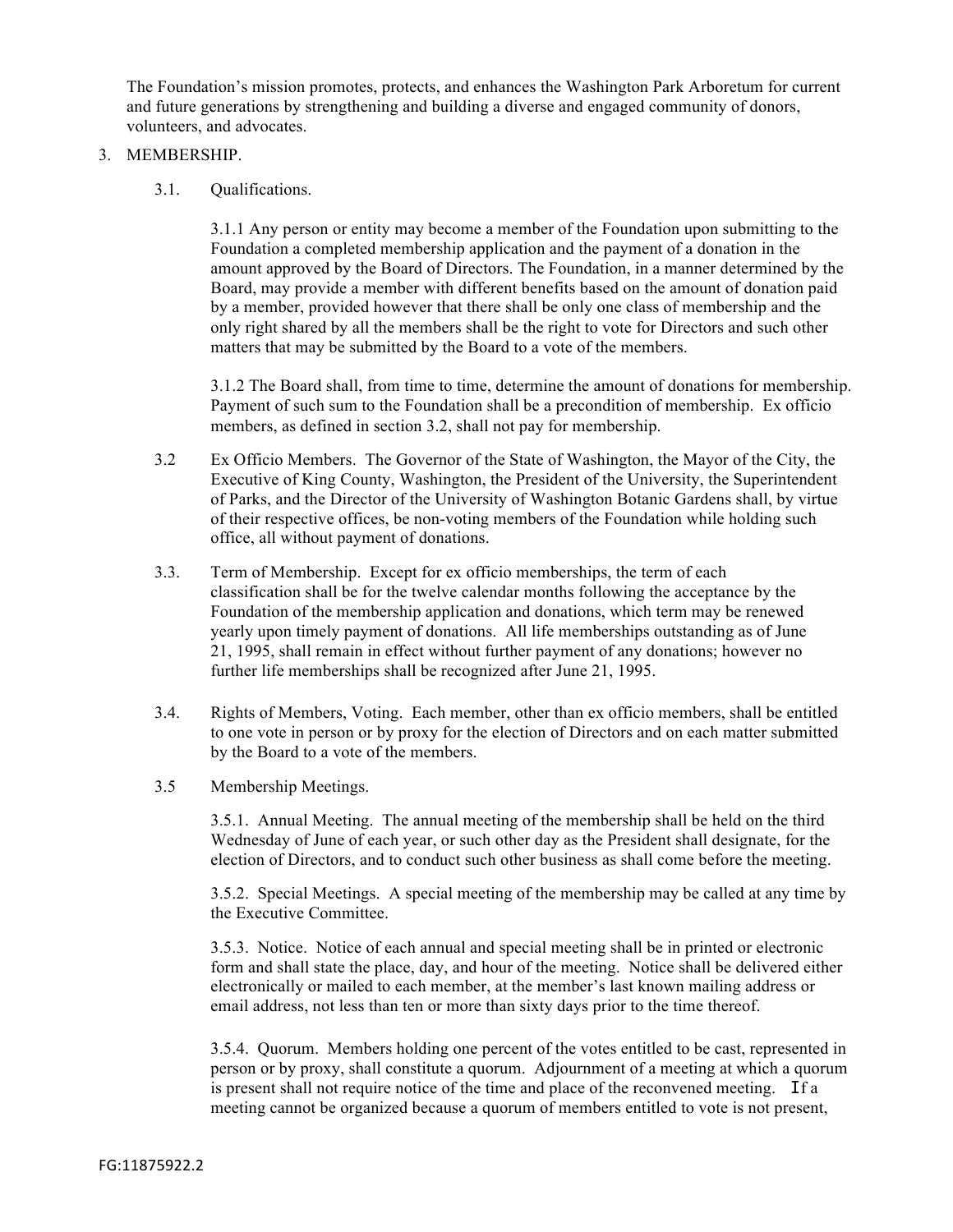then those members present may adjourn the meeting to such a time and place as they may determine. When a meeting that has been adjourned for lack of a quorum is reconvened, those members present, although less than a quorum as fixed in this section nonetheless constitute a quorum, if notice of the time and place of the reconvened meeting is provided by electronic transmission or in person to the members entitled to vote at least twenty-four hours before the reconvened meeting.

3.5.5. Electronic Participation. If the Board decides in its discretion that an annual or special meeting of the members shall be conducted remotely, members may participate in any such special meeting and vote on matters submitted to the members, pose questions, and make comments through one or more means of remote communication. For any meeting at which one or more members may participate by means of remote communication, the Foundation shall deliver notice of the meeting to each member by a means which the member has authorized and provide complete instructions for participating in the meeting by remote communication.

#### 4. BOARD OF DIRECTORS.

4.1. Composition. The Board of Directors should consist of:

4.1.1. Directors Elected or Appointed. A minimum of 16 Directors who shall be duly elected by the membership or otherwise appointed by the Board pursuant to these bylaws. Each Director shall have an equal vote on all matters that come before the Board.

4.1.2. Designated Directors. Each of the following shall be ex officio, non-voting members of the Board: The Director of the University of Washington Botanic Gardens; the Superintendent of Parks and Recreation, City of Seattle; the Executive Director, Arboretum Foundation. Designated Directors shall not participate in executive sessions unless specifically invited by the Board President.

4.1.3. Invited Directors of Other Organizations. The Board may invite the directors of the following organizations to be ex officio, non-voting members of the Board:

- a. The Seattle Garden Club
- b. The Arboretum and Botanical Garden Committee.
- 4.2. Term of Office, Election and Removal of Directors.

4.2.1. Directors elected by the membership shall be members of the Foundation and shall serve for a term of three years from election except as otherwise provided in these bylaws. Any Director who serves two consecutive three year terms may be eligible to serve a third term of up to three years where continuation of Board leadership responsibilities is recommended by the Governance Committee.

4.2.2. Ordinarily, approximately one third of the Directors shall be elected by the members at each annual meeting. Should a vacancy occur on the Board of Directors, the Executive Committee, in consultation with the Governance Committee, may recommend to the Board the appointment of interim Directors to fill the unexpired term(s). The Board shall then by motion properly presented make such interim appointments. Such interim appointments shall be ratified at the next annual meeting of the membership.

4.2.3. Any Director may be removed from office without cause by a two-thirds vote of the Directors entitled to vote at any regular or special meeting of the Board. Written notice of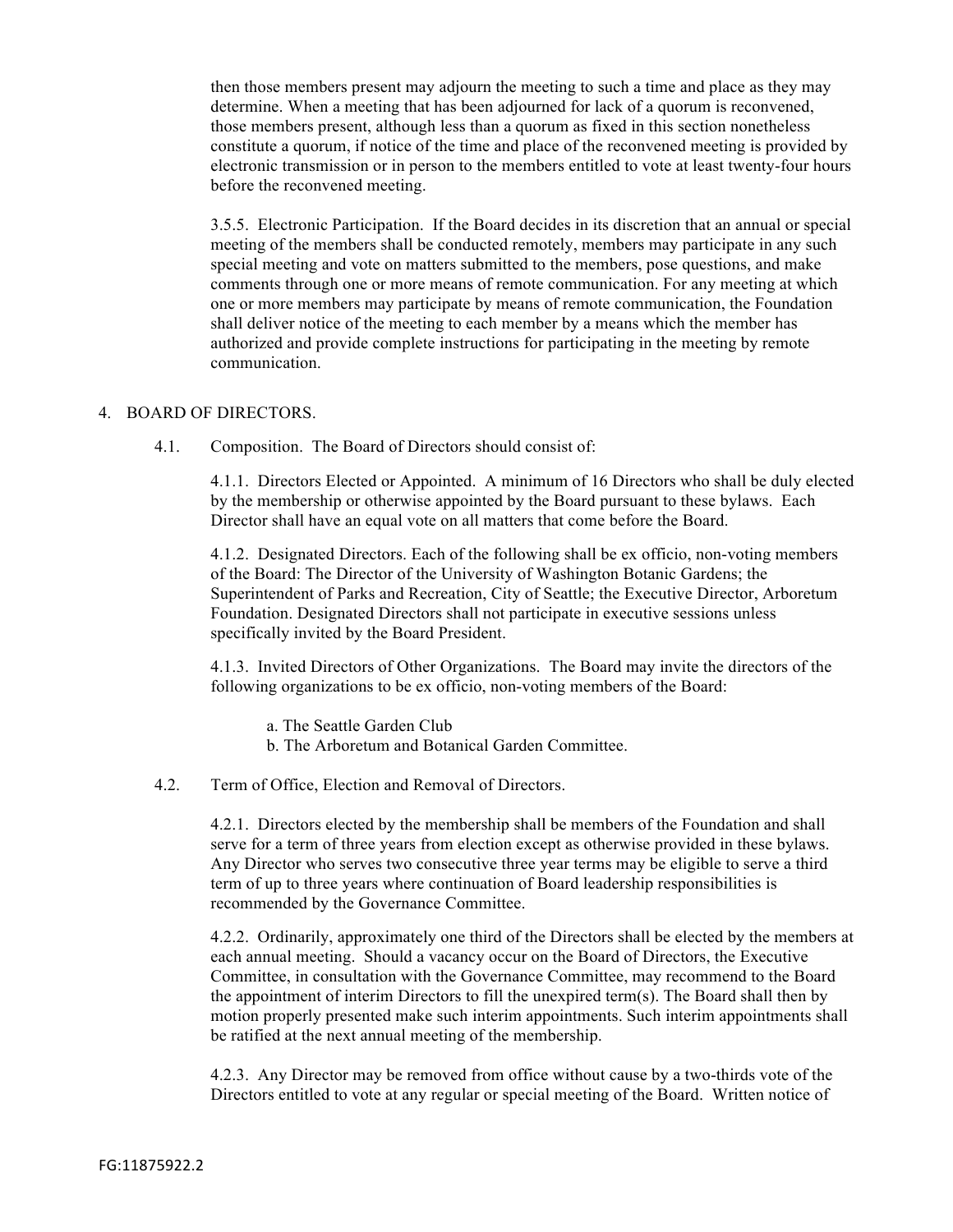any proposed removal of a Director shall be given to the Director sought to be removed not less than ten days prior to the meeting at which such proposal is to be acted upon.

4.3. Powers. The governance of the Foundation, as noted below, shall be vested in the Board. Board members serve two roles: (a) they act together to govern the Foundation's affairs by setting direction, establishing priorities, and protecting the Foundation's assets; and (b) they act as individuals or through committees to support the Foundation by volunteering, raising money, advising, and promoting the Foundation in the community. Acting together as a whole body or in committees with delegated authority, board members ensure that public and private resources are used to benefit the community and the public. Specifically, board members fulfill these governance responsibilities:

- 4.3.1. The Board shall determine the mission and purpose of the Foundation.
- 4.3.2. The Board shall select the Executive Director who shall serve at the pleasure of the Board.
- 4.3.3. The Board shall provide resources to the Executive Director and the Executive Committee shall evaluate his or her performance to be communicated to the Board.
- 4.3.4. The Board shall ensure effective organizational planning.
- 4.3.5. The Board shall approve fundraising goals and monitor fundraising strategies.
- 4.3.6. The Board shall determine program priorities and assess program effectiveness.
- 4.3.7. The Board shall safeguard assets.
- 4.3.8. The Board shall assure that resources are managed efficiently and effectively.
- 4.3.9. The Board shall ensure legal and ethical integrity and maintain accountability.
- 4.3.10. The Board shall ensure its capacity to govern effectively.
- 4.3.11. The Board may constitute Board committees and/or advisory committees to help it fulfill its governance role and may dissolve or alter the composition of such committees and/or advisory committees whenever it thinks proper. Any committee of the Board shall consist of two or more Directors.
- 4.3.12. The Board shall retain an independent accounting firm to audit the Foundation's financial statement for each fiscal year and the Board shall review the results of such audit as soon as practical, no later than the calendar year-end.
- 4.4. Meetings, Quorum. The Board shall meet at least quarterly at a time and place determined by the Board, or by the President. Board members shall be given notice of each meeting. Upon written request of five or more active Directors, the President shall call a special meeting of the Board; or do so on his or her own motion; in either case the specific purpose shall be stated in the notice. At any meeting of the Board, a quorum shall consist of one-third of the voting Directors listed in section 4.1 of these bylaws, but a lesser number may adjourn any meeting from time to time. The President may, as warranted, call an executive session.
- 4.5. Electronic Participation. Members of the Board of Directors or any committee designated by the Board of Directors may participate in a meeting of such Board of Directors or committee by means of a conference telephone or similar communication equipment; provided, all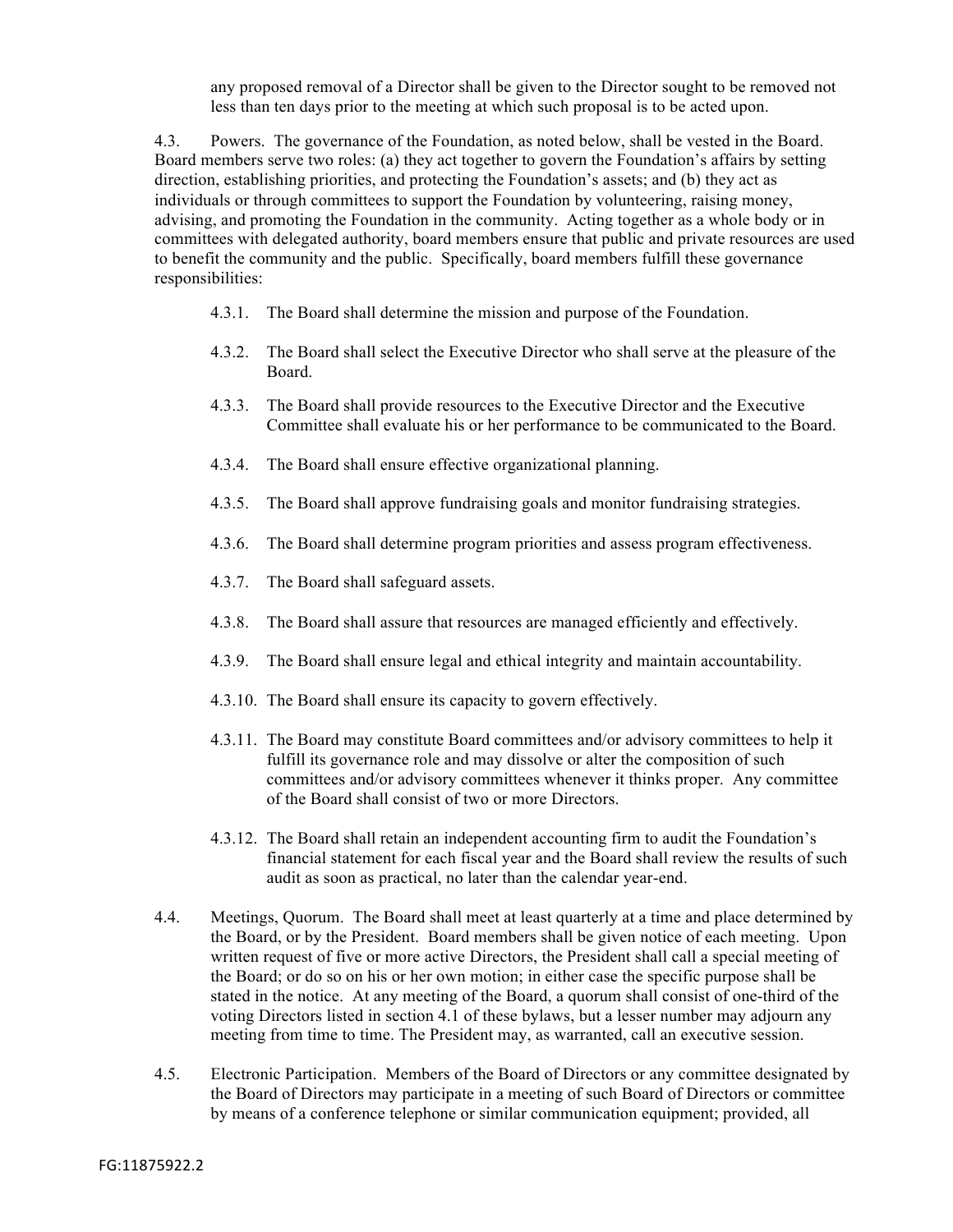persons participating in the meeting can hear each other at the same time. Participation by such means shall constitute presence in person at a meeting.

4.6. Notice. At least ten days before any meeting of the Board, notice of the time and place thereof shall be delivered either electronically or mailed to each member of the Board. In an emergency, reasonable telephone notice may be substituted for this mailed notice requirement.

#### 5. OFFICERS.

5. 1. Qualifications. Any person who is a full voting member of the Board shall be eligible to serve the Foundation in any capacity.

5.2. Number and Appointment. The officers of the Foundation shall be appointed by the Board and shall consist of a President, four Vice Presidents, a Secretary, and a Treasurer and such other officers as the Board may deem reasonably necessary. All officers shall serve a one-year term, with the exception of the President who serves a two-year term, or as vacancies arise. A vacancy occurring in any office due to death, resignation, removal, or any other reason may be filled by the Board for the unexpired portion of the term of office left vacant. Officers shall be appointed annually pursuant to the following procedures by the Board.

5.2.1 Before the annual meeting of the members, a Nominating Committee composed of the then current President approved and appointed by the Board, the Executive Director, and a Board representative appointed by the Executive Committee, shall make a recommendation for appointment of the successor President for approval by the Board.

5.2.2 Before the annual meeting of the members, the nominated successor President approved and appointed by the Board, the Executive Director, and current President, shall make a recommendation to the Board for the approval and appointment of the other officers of the Foundation.

5.3. Duties. Each officer shall perform the duties assigned from time to time by the President with approval of the Board, as well as those normally incident to the officer's office. In addition:

5.3.1. PRESIDENT. The President shall provide effective leadership of the Board to fulfill the mission of the Foundation as stated in Section 2 of these bylaws. The President shall be the chair of the Board. Unless otherwise directed by the Board, the President shall, in consultation with the Executive Director, appoint the chair of each committee. In addition, the President and the Executive Director shall jointly provide an annual report to the membership.

5.3.2. CO-PRESIDENTS: At unique times of large volunteer leadership commitments, the Board may choose to appoint two or more individuals from the Board to the Office of the President as Co-Presidents with specific overview of Foundation activities designated to specific Co-President positions.

5.3.3. VICE PRESIDENTS. The Vice Presidents shall be authorized by the President to act during the President's absence in the order designated.

5.3.4. SECRETARY. The Secretary shall oversee the safekeeping of minutes of all Board meetings and meetings of the membership.

5.3.5. TREASURER. The Treasurer shall be responsible for ensuring the proper control of all receipts and payments by or on account of the Foundation and for ensuring the proper maintenance of accounting records. The Treasurer shall chair the Finance Committee, provide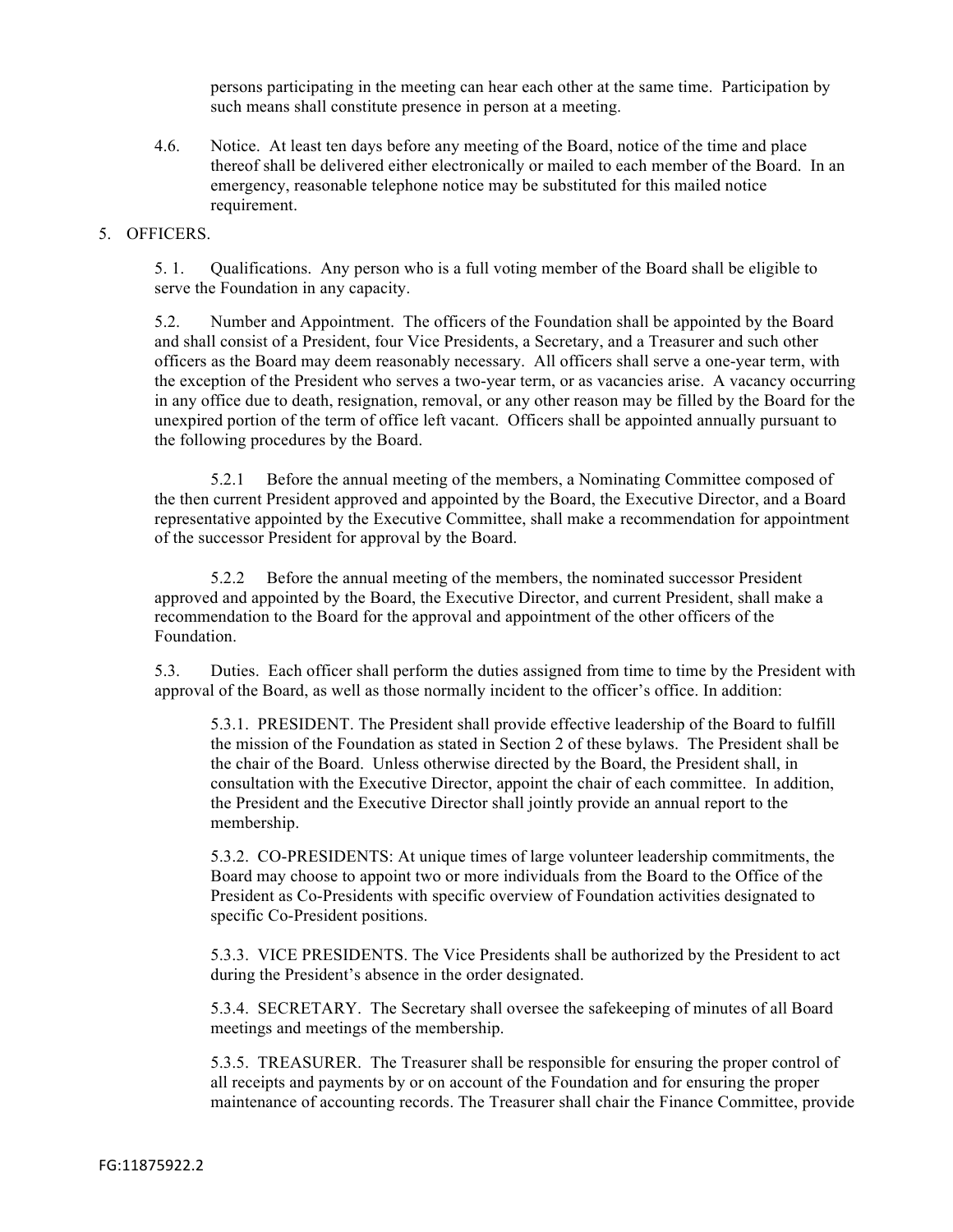an annual financial report to the membership, the City and The University, and such periodic reports to the Board as requested by the Board.

#### 6. BOARD COMMITTEES AND ADVISORY COMMITTEES.

- 6.1. Board Committees. Board Committees shall include, but are not limited to: Executive Committee, Finance Committee, Investment Committee, and Governance Committee. All Board Committees shall consist of two or more Directors.
- 6.2 Executive Committee. The Executive Committee shall consist of the officers of the Foundation and such other members, if any, as may be recommended by the President and approved by the Board.

6.2.1. Powers and Duties. The Executive Committee shall act in the place of the Board and the membership when they are not in session and shall make such decisions as it deems necessary subject to subsequent review and approval by the Board.

The Executive Committee shall review and recommend to the Board the approval of committee job descriptions and work plans collaboratively developed by the President, Executive Director, and Committee chairs, assuring their coordination with the Executive Director, and advise the President on committee performance in executing against approved plans.

The Executive Committee shall advise the President on resolution of issues arising among Board committees and on other major matters and advise the Executive Director on issues facing the organization.

6.2.2. Meetings. The Executive Committee shall meet monthly or as otherwise determined by the President, who shall determine meeting times and places. Additional meetings may be called by the President or upon written request of three or more members of the Executive Committee. At least five days before any meeting of the Executive Committee, notice of the time, place and specific purpose thereof shall be mailed or emailed to each member. In an emergency, reasonable notice by telephone may be substituted.

A majority of the Executive Committee shall constitute a quorum and no business shall be transacted unless such a quorum is present.

The decision of a majority of the members voting at a meeting of the Executive Committee shall be considered as the decision of the Executive Committee. In the case of an equality of votes, the chair shall cast the deciding vote in addition to any other vote the chair may have.

At a special meeting, no business except that in respect of which particulars are given in the notice of such meeting shall be transacted. Special meetings shall be held at such time and place as may be determined by the President.

6.3 Finance Committee. The Finance Committee shall be chaired by the Treasurer. The chair shall annually select a committee of at least five members which should include representatives of Foundation committees and subcommittees with significant responsibilities for raising or expenditure of funds plus sufficient additional members to broadly represent the various constituencies and draw upon institutional experience within the membership. A majority of the Committee, in person or by proxy, shall constitute a quorum.

The Executive Director shall present to the Finance Committee an annual budget, which it shall review and recommend to the Executive Committee and to the Board for approval before the start of each fiscal year. The Committee shall also evaluate each non-budgeted request for funds and make appropriate recommendations to the Board. The Treasurer shall provide reports to the Executive Committee and Board as directed by the President.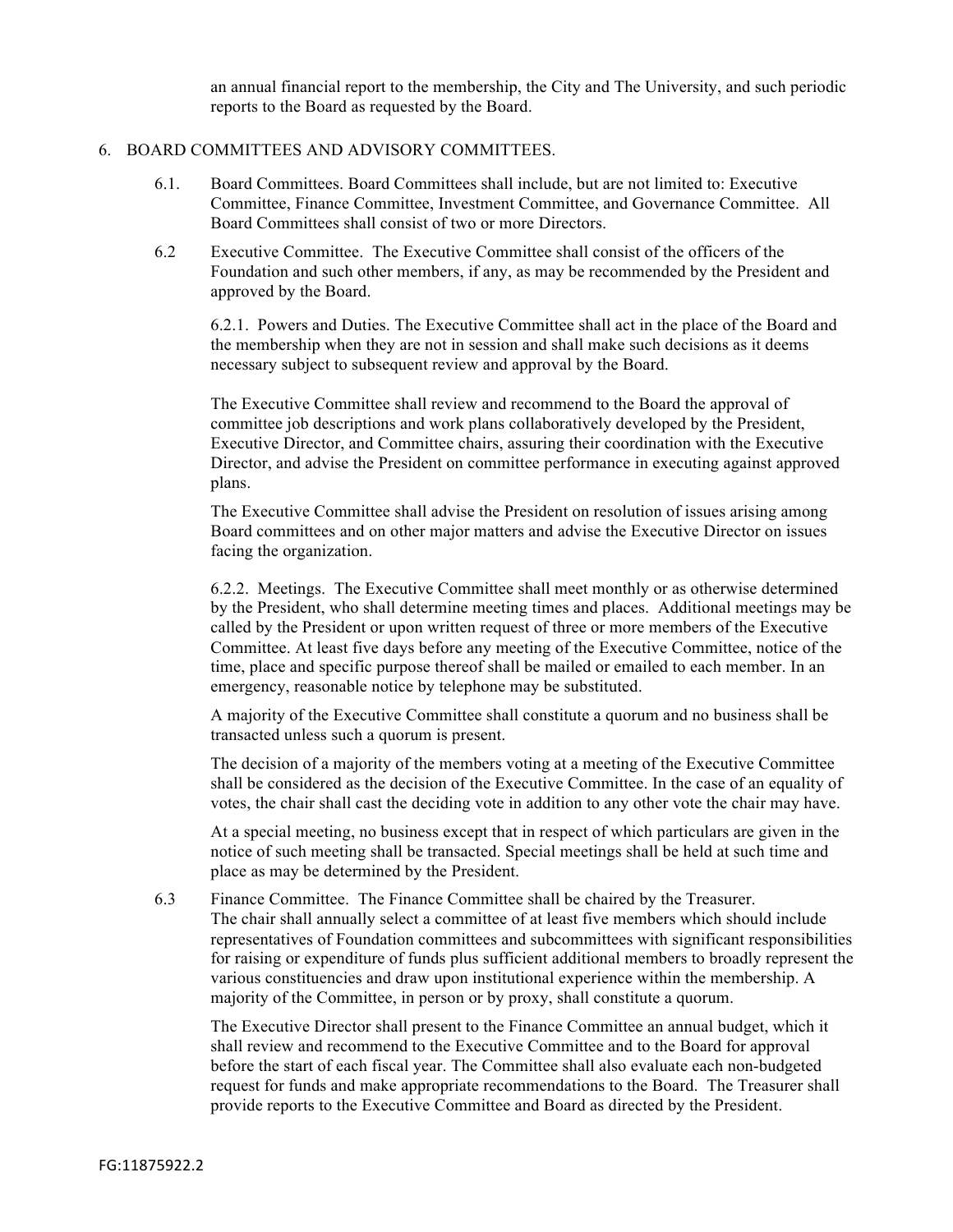The Finance Committee, in consultation with the Executive Director, shall prepare and recommend to the Board for its adoption, policies and procedures to administer the financial affairs of the Foundation in a manner that is conducive to a positive experience for all members while appropriately safeguarding the Foundation's assets.

The Finance Committee shall also perform such other duties as may be assigned by the President.

6.4 Investment Committee. The Investment Committee chair shall appoint at least two other committee members with experience in investment matters who shall exercise responsibility for management of such Arboretum funds as the Board may determine from time to time and shall submit such reports on investment results and other related matters as the Board may require.

6.5 Governance Committee. The Governance Committee shall make nominations in accordance with the bylaws for members of the Board of Directors. The Committee shall also conduct ongoing support to ensure the Board is functioning well and fulfilling its responsibilities and meeting its objectives.

6.6 Advisory Committee. The Executive Director, with approval by the Board, may create advisory committees, as necessary to carry out the mission of the Foundation.

- 7. EXECUTIVE DIRECTOR. The Executive Director is the chief executive officer of the Arboretum Foundation. The Executive Director manages the work of staff and shall have exclusive authority to hire and fire staff. The Executive Director also manages volunteers, and the organization's operations. The Executive Director reports to the Board of Directors, provides overall leadership for the Foundation, and is responsible for the Foundation's consistent achievement of its mission and goals. The Executive Director must manage the Foundation within a complex organizational structure, which includes the University of Washington and the City of Seattle. The specific roles of the Executive Director shall be set forth by the Board and shall include:
	- 7.1. Program development, implementation, and evaluation.
	- 7.2. External relations.
	- 7.3. Relations with staff, volunteers, and consultants.
	- 7.4. Budgeting and fundraising.
	- 7.5. Helping the Board to govern effectively.

#### 8. INDEMNIFICATION.

8.1. Right to Indemnification. Each person who was, is, or is threatened to be made a named party to or is otherwise involved (including, without limitation, as a witness) in any threatened, pending, or completed action, suit or proceeding, whether civil, criminal, administrative, or investigative and whether formal or informal (hereinafter a "proceeding"), by reason of the fact that he or she is or was a Director or officer of the Foundation or, that being or having been such a Director or officer or an employee of the Foundation, he or she is or was serving at the request of the Foundation as a Director or officer of the Foundation (hereinafter an "indemnitee"), whether the basis of a proceeding is alleged action in an official capacity as such a Director, officer, partner, employee or agent or in any other capacity while serving as such a Director or officer shall be indemnified and held harmless by the Foundation against all expense, liability and loss (including attorneys' fees, judgments, fines, taxes, or penalties and amounts to be paid in settlement) actually and reasonably incurred or suffered by such indemnitee in connection therewith, and such indemnification shall continue as to an indemnitee who has ceased to be a Director or officer of the Foundation and shall inure to the benefit of the indemnitee's heirs, executors, and administrators. Except as provided in Section 8.4 below, with respect to proceedings seeking to enforce rights to indemnification, the Foundation shall indemnify any such indemnitee in connection with the proceeding (or part thereof) initiated by such indemnitee only if the proceeding (or part thereof) was authorized or ratified by the Board. The right to indemnification conferred in this Section 8.1 shall be a contract right.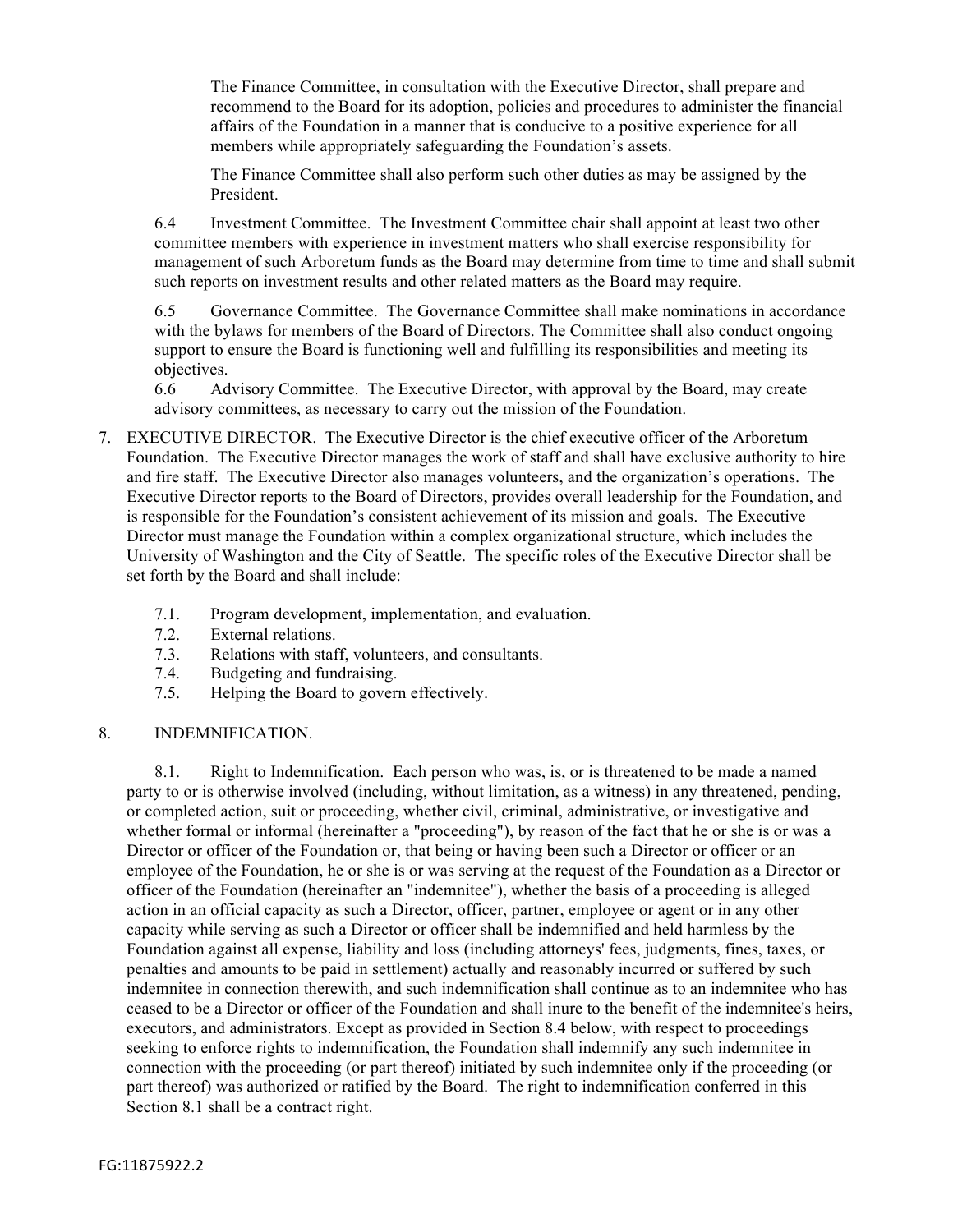8.2. Restrictions on Indemnification. No indemnification shall be provided to any such indemnitee for acts or omissions of the indemnitee finally adjudged to be intentional misconduct or a knowing violation of law, for conduct of the indemnitee finally adjudged to be in violation of Section 23B.08.310 of the Washington Business Corporation Act, for any transaction with respect to which it was finally adjudged that such indemnitee personally received a benefit in money, property, or services to which the indemnitee was not legally entitled or if the Foundation is otherwise prohibited by applicable law from paying such indemnification, except that, if Section 23B.08.560 or any successor provision of the Washington Business Corporation Act is hereafter amended, the restrictions on indemnification set forth in this 8.2 shall be as set forth in such amended statutory provision.

8.3. Advancement of Expenses. The right to indemnification conferred in Section 8.1 shall include the right to be paid by the Foundation the expenses incurred in defending any proceeding in advance of its final disposition (hereinafter an "advancement of expenses"). An advancement of expenses shall be made upon delivery to the Foundation of an undertaking (hereinafter an "undertaking"), by or on behalf of such indemnitee, to repay all amounts so advanced if it shall ultimately be determined by final judicial decision from which there is no further right to appeal that such indemnitee is not entitled to be indemnified for such expenses under this Section 8.3.

8.4. Right of Indemnitee to Bring Suit. If a claim under 8.1 or 8.3 is not paid in full by the Foundation within 60 days after a written claim has been received by the Foundation, except in the case of a claim for an advancement of expenses, in which case the applicable period shall be 20 days, the indemnitee may at any time thereafter bring suit against the Foundation to recover the unpaid amount of the claim. If successful in whole or in part, in any such suit or in a suit brought by the Foundation to recover an advancement of expenses pursuant to the terms of an undertaking, the indemnitee shall also be entitled to be paid the expense of prosecuting or defending such suit. The indemnitee shall be presumed to be entitled to indemnification under this Section 8 upon submission of a written claim (and, in an action brought to enforce a claim for an advancement of expenses, where the required undertaking has been tendered to the Foundation), and, thereafter, the Foundation shall have the burden of proof to overcome the presumption that the indemnitee is so entitled.

8.5. Procedures Exclusive. Pursuant to Section 23B.08.560(2) or any successor provision of the Washington Business Corporation Act, the procedures for indemnification and advancement of expenses set forth in this Article V are in lieu of the procedures required by Section 23B.08.550 or any successor provision of the Washington Business Corporation Act.

8.6. Nonexclusivity of Rights. The right to indemnification and the advancement of expenses conferred in this Section 8 shall not be exclusive of any other right that any person may have or hereafter acquire under any statute or provision of these Bylaws, or by general or specific action of the Board, or by contract or otherwise.

8.7. Insurance, Contracts and Funding. The Foundation may maintain insurance, at its expense, to protect itself and any Director, officer, partner, employee, or agent of the Foundation or another corporation, partnership, joint venture, trust, or other enterprise against any expense, liability, or loss, whether or not the Foundation would have the power to indemnify such person against such expense, liability, or loss under the Washington Business Corporation Act.

8.8. Indemnification of Employees and Agents of the Foundation. The Foundation may, by action of the Board, grant rights to indemnification and advancement of expenses to employees and agents or any class or group of employees and agents of the Foundation (a) with the same scope and effect as the provisions of this Section 8 with respect to the indemnification and advancement of expenses of Directors and officers of the Foundation , (b) pursuant to rights granted under, or provided by, the Washington Business Corporation Act, or (c) as are otherwise consistent with law.